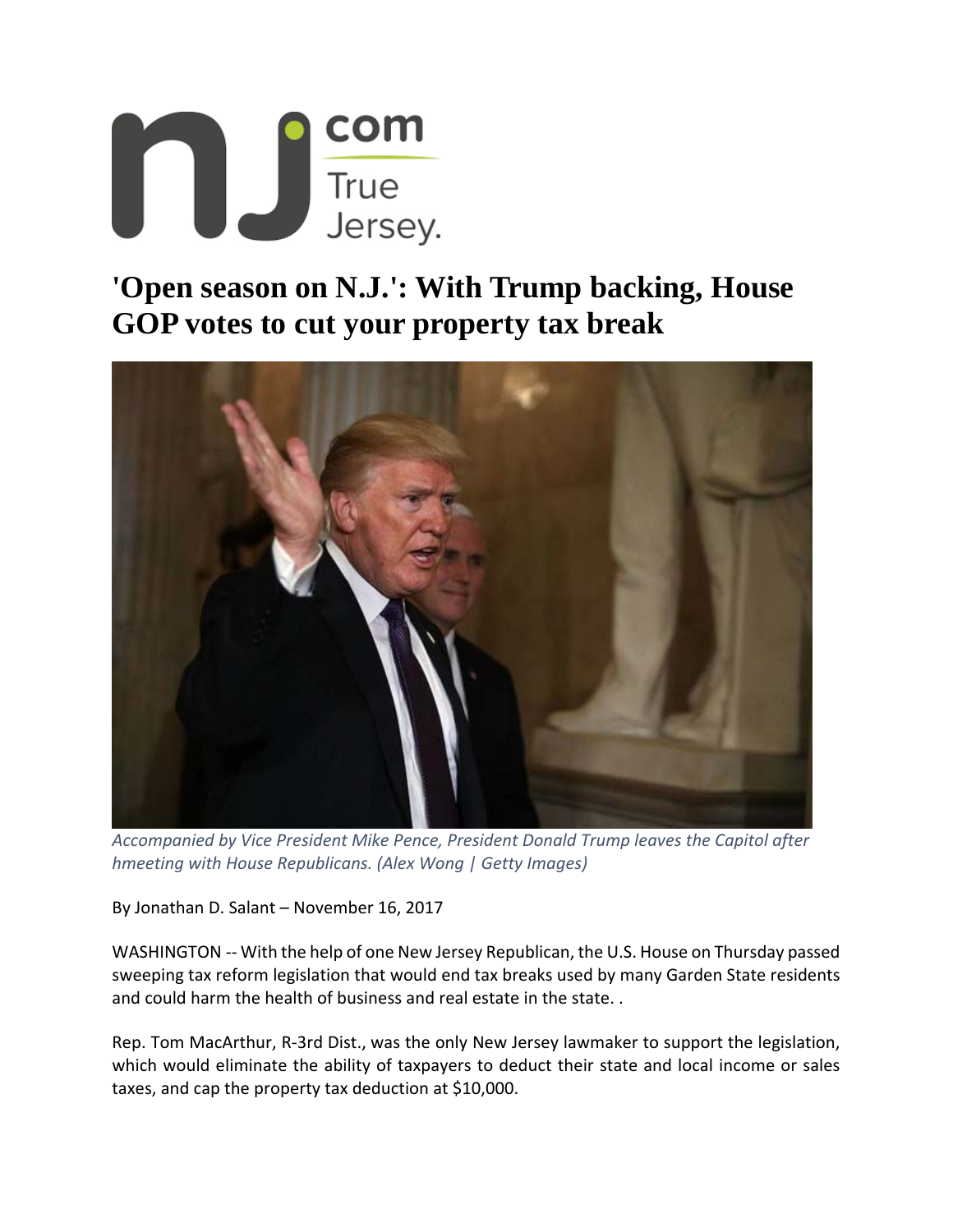House Republican leaders, who drafted the bill in secret without any public hearings, also prevented lawmakers from seeking to amend the bill on the floor in order to restore the full state and local tax deduction.

The vote was 227‐205, with four of the five New Jersey House Republicans, including Rep. Rodney Frelinghuysen, R‐11th Dist., joining all seven House Democrats in voting no. Frelinghuysen was the only lawmaker who didn't announce his position in advance of the vote.

Only 13 Republicans, nine of them from New Jersey and New York, opposed the bill. No Democrats supported it.

For New Jersey, the major focus was the loss of the state and local tax deduction. The state's business community came out against the House bill because of the provision, as did municipal officials and the state's real estate industry. Gov.‐elect Phil Murphy called it "a tax sham."

By gutting the state and local tax break, House Republicans will make New Jersey less competitive in the effort to woo businesses, said John Boyd, principal with the Princeton‐based Boyd Co., which advises companies on where to locate.

"We call economic development the second war between the states," Boyd said. "It's open season on New Jersey now. States like Florida and Texas and Georgia and the Carolinas will actively be targeting New Jersey businesses and make the property tax issue a big part of that pitch."

The biggest beneficiaries of the state and local tax deduction also are the high-tax states that subsidize those that therefore can keep their taxes lower. New Jersey taxpayers, for example, sent \$31 million more to Washington than they received in services in 2015, second only to New York, according to a report by the State University of New York's Rockefeller Institute of Government.

MacArthur said the overall lower tax rates, the preservation of some of the property tax break, and the elimination of the alternative minimum tax that doesn't allow the state and local tax deduction in its calculations made the bill a net positive for the state.

"I don't know how a New Jersey member of Congress can vote no to reducing people's taxes," MacArthur said last week.

Another Republican, Rep. Leonard Lance, R‐7th District, said the tax bill would hurt New Jersey.

**"**I believe tax reform should benefit all Americans and not pick winner states over loser states. Yet the House‐passed proposal would negatively affect too many hard‐working constituents and small businesses in my congressional district and many other parts of New Jersey," Lance said. "That's why leading business groups and elected officials across the Garden State oppose this tax reform as currently drafted."